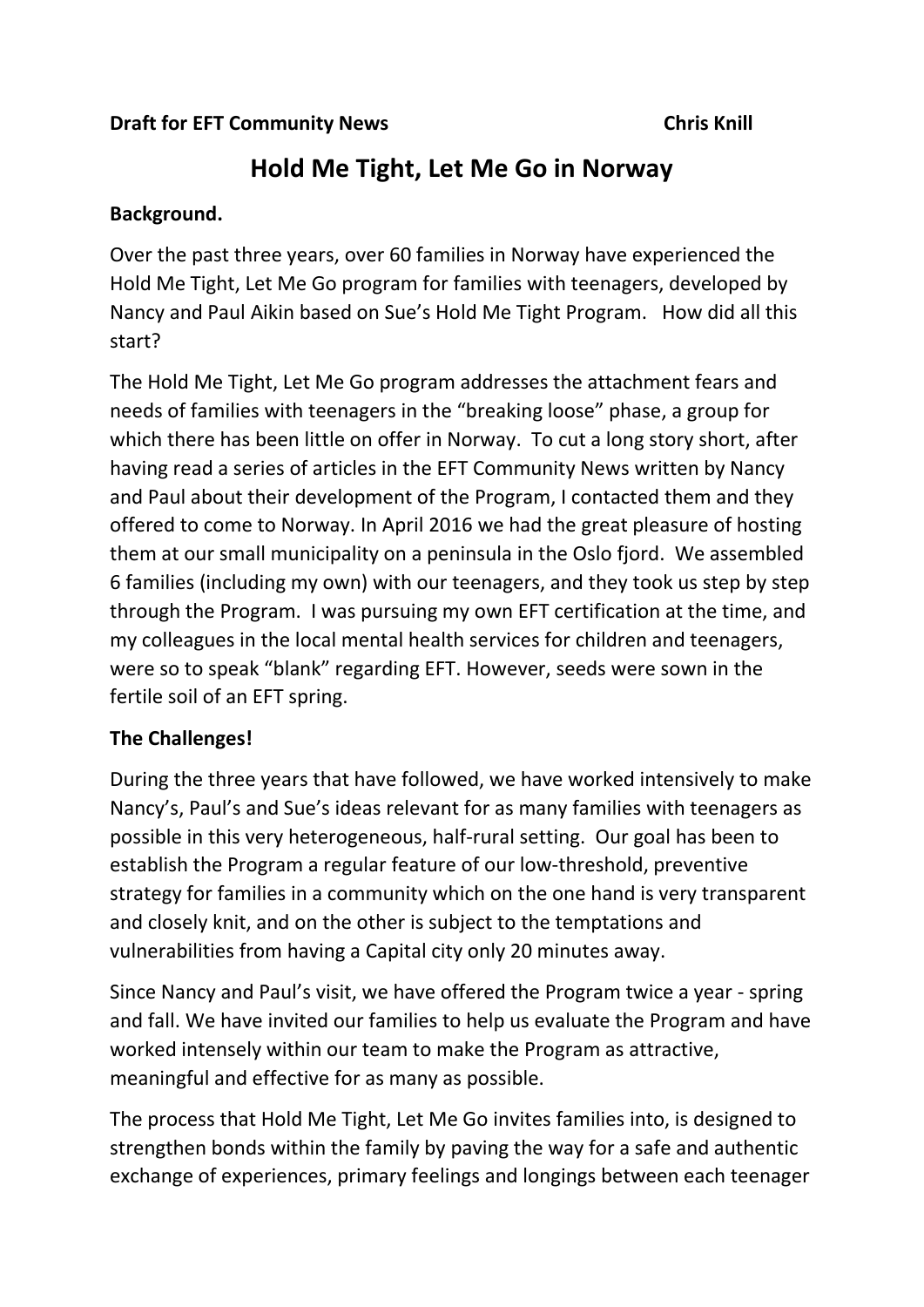and their parent/caregiver. The groundwork for this involves on the one hand helping the adults become aware of, understand and take responsibility for the negative cycles of interaction that crop up within the family – both between themselves as caregivers and between themselves and the teenager. On the other hand, it involves establishing an alliance with each teenager, fostering an awareness in relation to actions, emotions and attachment needs, then ensuring a safe space for an ensuing exchange focusing around these aspects of the teenager's experience. For the families we were hoping to engage, there were challenges associated with both areas. One was how to engage and involve the whole family when the adults may have difficulty acknowledging their role and responsibility in relation to the teenagers' behavior. Another was how to engage teenagers who either saw little or no hope of change within the family or were skeptical of the adults' agenda. Here we are talking about families who might find it difficult to see the significance of interactive program of this kind. Their wish might typically be for information about concrete strategies, ideas and tips about what to do to restore order, or for someone or something to change or "improve" their children.

#### **Parental engagement and the structure of the Program**

The Hold Me Tight, Let Me Go Program was originally conceived to run over an afternoon/evening and the whole following day. To help engage and foster a process of understanding among our families, we found it advantageous to split up the content of the Program into 4 sessions with gaps in between. This allows for parents to go home in between themes being addressed, observe and reflect over what is going on there. In our experience, participants come back each time with a more nuanced and articulated view of their interactions, can share their experiences with each other, feel more understood and acknowledged. Peer support becomes stronger and after-course evaluations indicate that this strengthens the parents' confidence in their own importance and influence in their teenager's life.

#### **Teenager alliance and involvement**

Facilitating an active process within the family necessarily involves engaging the teenager both as informant and influential part in the interactions playing out in the home. Making the teenagers' perspective, their feelings and longings known is of course critical for both the parents understanding of the negative cycle in the family, and for their motivation to initiate and engage in a de-escalation and change process. However, it would have been very difficult if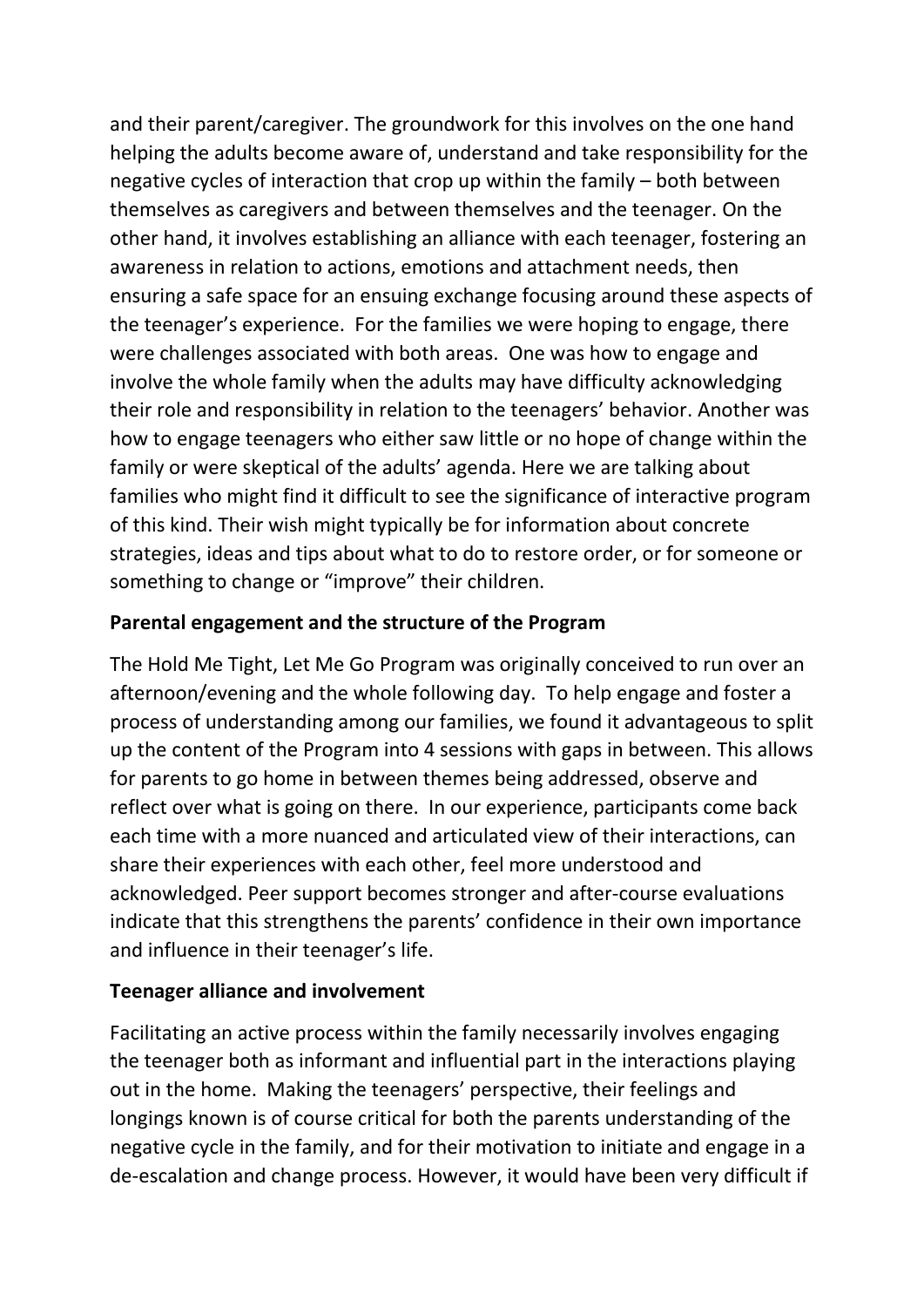not impossible to recruit many of the families that we have involved if we had insisted on teenager participation at the outset. As with couple's work, the mutual experience of interaction based on another quality of understanding and emotional presence is necessary to both enhance and secure a reliable change in bonding. The challenge for us was how to secure an alliance with each teenager that would make it possible for them to trust their parents with their vulnerability and needs, and not just assume a superficial, avoidant or defensive/aggressive response modus.

## **The Teenager Interview.**

Our solution was for a Program facilitator to meet each teenager individually in their own environment and talk with them about their relationship to their parents and their interactions at home. Using a structured interview guide we talk about what goes on, is experienced and felt seen from their perspective, secure in the knowledge that nothing will be passed on or used without their approval. We unpack their side of the cycle, their reactions, feelings and longings. The more the teenagers becomes aware of how important their views are for the work that we are trying to do with their parents, the more authentic they become. Many teenagers although skeptical at the outset, are positive afterwards saying things like "I have never had the chance to share these things before and feel taken seriously". When asked how it would be for their views, feelings and needs to be made known to their parents, their response has almost without exception been positive. The ground is thereby paved for the family dialogue.

# **The "Hold Me" Family Dialogue**

In contrast to when working with couples, the relationship between a parent and a teenager is asymmetric. The crux for a successful family dialogue is that that the teenager goes into the exchange feeling safe in the knowledge that his or her vulnerability will be respected and protected. The facilitator's role is very important here, and as a prerequisite to the family dialogue the facilitator will therefore meet the parents and share from the interview what the teenager has agreed on. Within this non-confrontational setting, the parents get a rare opportunity to take the teenagers perspective fully in. This reinforces the parent's understanding of and their responsibility for the negative cycle, which in turn primes them to embrace their teenager unreservedly when meeting for the family dialogue.